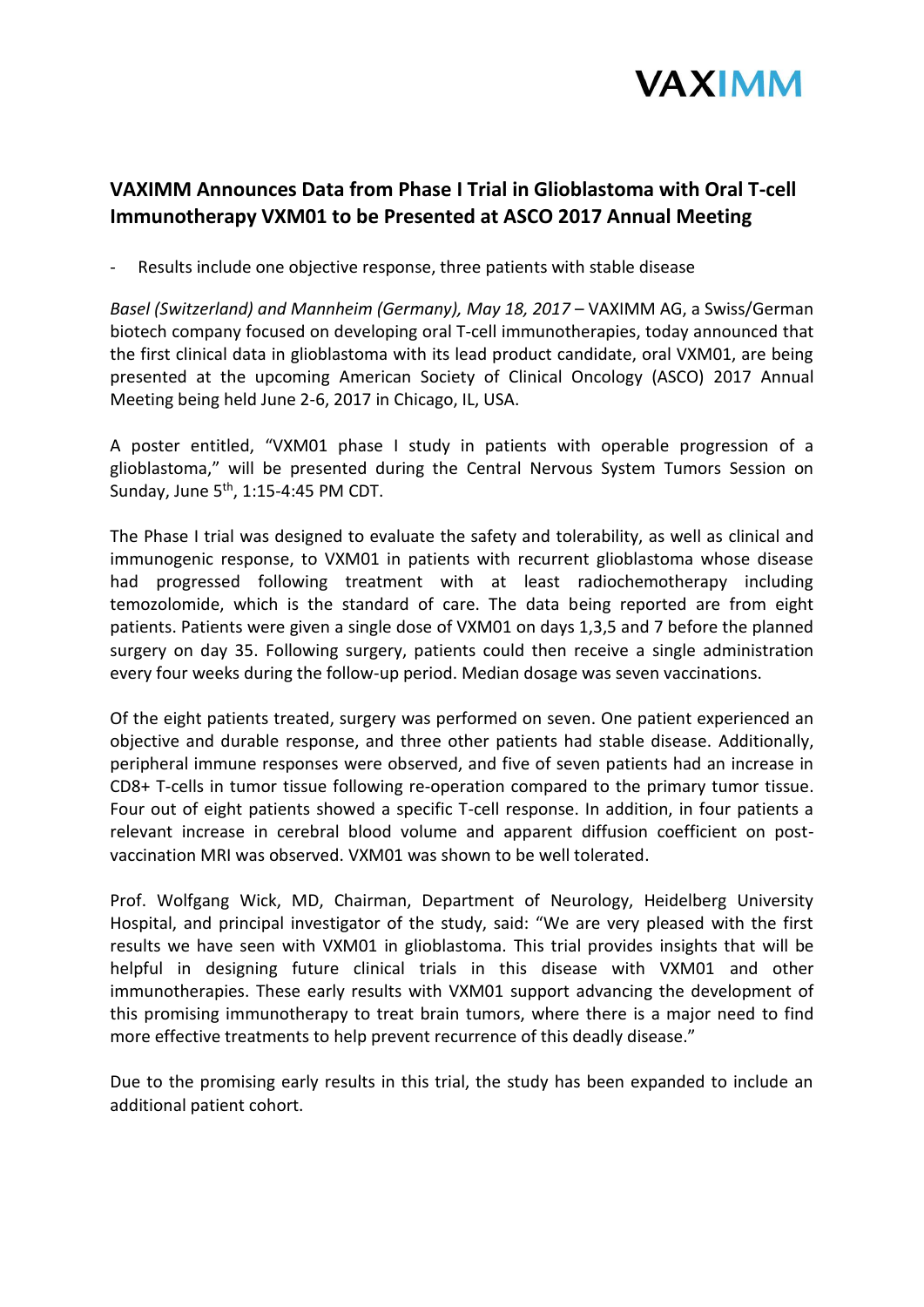

Dr. Matthias Schroff, Chief Executive Officer of VAXIMM, added: "We are very excited to see such promising first data with VXM01 in this challenging-to-treat cancer. With such compelling, albeit early, results and following the advice of the clinicians participating in the study, we have decided to increase the number of patients in the trial. In addition to glioblastoma, Additional trials with VXM01 are ongoing or planned in various cancer, including in combination with avelumab."

The abstract (#191829) is now available online at [http://abstracts.asco.org.](http://abstracts.asco.org/) A copy of the poster will be available on VAXIMM's website after it is presented at the ASCO Annual Meeting on June 5<sup>th</sup>.

## *About VXM01:*

VXM01 is an oral T-cell immunotherapy that is designed to activate T-cells to attack the tumor vasculature, and, in several tumor types, attack cancer cells directly. It is based on a live attenuated, safe, orally available, bacterial vaccine strain, which is modified to carry vascular endothelial growth factor receptor-2 (VEGFR2) as the target gene. VXM01 stimulates the patient's immune system to activate VEGFR2-specific, cytotoxic T-cells (socalled killer cells). These immune killer cells then actively destroy cells in the tumor vasculature, leading to an increased infiltration of various immune cells into the tumor. In several tumor types, including brain cancer, VEGFR2 is highly over-expressed on the cancer cells themselves. In preclinical studies, a murine analog VXM01 vaccine showed broad antitumor activity in different tumor types. This activity was linked to a VEGFR2-specific T-cell response and was accompanied by the destruction of the tumor vasculature and increased immune cell infiltration. In a Phase I double-blind, randomized, placebo-controlled study in 71 patients with advanced pancreatic cancer, VXM01 appeared to be safe and well tolerated and led to the activation of VEGFR2-specific cytotoxic T-cells, which was associated with significantly improved patient survival. Clinical studies in colorectal cancer and glioblastoma are ongoing.

### *About VAXIMM:*

VAXIMM is a privately held, Swiss/German biotech company that is developing oral T-cell immunotherapies for patients suffering from cancer. VAXIMM's product platform is based on a live attenuated, safe, orally available bacterial vaccine strain, which is modified to stimulate patients' cytotoxic T-cells to target specific structures of the tumor. VAXIMM's lead product candidate, oral VXM01, activates killer cells targeting tumor-specific vasculature and certain immune-suppressive cells, thereby increasing immune cell infiltration in solid tumors. VXM01 is currently in clinical development for several tumor types, including pancreatic, colorectal and brain cancer. In addition to VXM01, VAXIMM has a pipeline of complementary development candidates targeting different tumor structures. VAXIMM's investors include BB Biotech Ventures, Merck Ventures, Sunstone Capital and BioMed Partners. VAXIMM AG is headquartered in Basel, Switzerland. Its wholly owned subsidiary, VAXIMM GmbH, located in Mannheim, Germany, is responsible for the Company's clinical operations. For more information, please see [www.vaximm.com.](http://www.vaximm.com/)